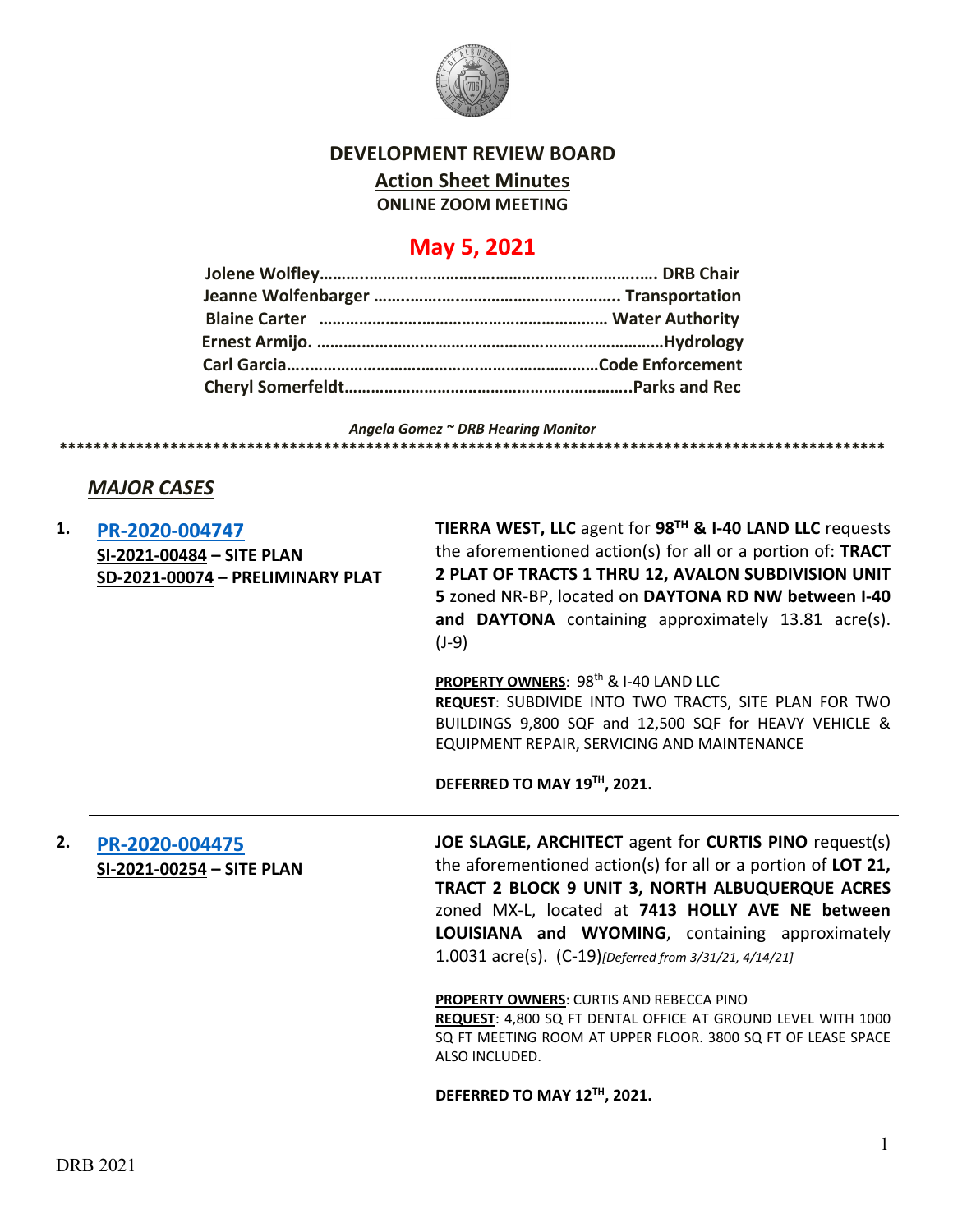| 3. | PR-2020-004757<br>SI-2021-00307 - SITE PLAN<br>(sketch plat 12-9-20)      | <b>KIMLEY-HORN</b> agent for <b>MACRITCHIE</b> requests the<br>aforementioned action(s) for all or a portion of TRACT C48<br>AND C49, TOWN OF ATRISCO GRANT, zoned NR-BP,<br>located on VOLCANO RD between CENTRAL AVE and<br><b>BRISTOL ST</b> containing approximately 9.59 acre(s). (K-9)<br>[Deferred from 3/31/21, 4/21/21]                                                                                                                                                                                                                                                                                                                                                                                                                                                                                                                                                                                                                                       |
|----|---------------------------------------------------------------------------|------------------------------------------------------------------------------------------------------------------------------------------------------------------------------------------------------------------------------------------------------------------------------------------------------------------------------------------------------------------------------------------------------------------------------------------------------------------------------------------------------------------------------------------------------------------------------------------------------------------------------------------------------------------------------------------------------------------------------------------------------------------------------------------------------------------------------------------------------------------------------------------------------------------------------------------------------------------------|
|    |                                                                           | PROPERTY OWNERS: JUANITA GARCIA GONZALEZ<br>REQUEST: REVIEW OF PROPOSED RV STORAGE FACILITY ON 9.59 ACRE<br>SITE LOCATED AT THE NORTHWEST CORNER OF CENTRAL AVE AND<br><b>VOLCANO RD</b>                                                                                                                                                                                                                                                                                                                                                                                                                                                                                                                                                                                                                                                                                                                                                                               |
|    |                                                                           | IN THE MATTER OF THE AFOREMENTIONED APPLICATION,<br>BEING IN COMPLIANCE WITH ALL APPLICABLE REQUIREMENTS<br>OF THE DPM AND THE IDO, WITH THE SIGNING OF<br>INFRASTRUCTURE LIST DATED MAY 5TH, 2021 THE DRB HAS<br>APPROVED THE SITE PLAN WITH FINAL SIGN-OFF DELEGATED<br>TO TRANSPORTATION FOR CORRECT REFERENCE FOR RAMP<br>DETAILS ON VOLCANO WITH A NOTE THAT THESE WILL BE<br>HANDLED THROUGH WORK ORDER, TO ADJUST PROJECT<br>BOUNDARY LINE ENSURING ALL PUBLIC SIDEWALK ON<br>VOLCANO ROAD IS WITHIN PUBLIC RIGHT-OF-WAY, AND TO<br>SPECIFY THAT SIDEWALK IS FLUSH WITH ASPHALT ALONG<br>FRONT OF BUILDING TO ENSURE ADA REQUIREMENTS, AND TO<br>PLANNING FOR SOLID WASTE SIGNATURE, MODIFICATION OF<br>SEED MIX AS DISCUSSED BY PARKS AND RECREATION,<br>SIGNATURE BLOCK, PROJECT AND APPLICATION NUMBERS<br>ADDED TO THE SITE PLAN, THE RECORDED INFRASTRUCTURE<br><b>IMPROVEMENTS AGREEMENT, AND FOR THE PLAT TO BE</b><br>RECORDED PRIOR TO FINAL SIGN-OFF. |
| 4. | PR-2020-003443<br>SD-2021-00027- PRELIMINARY PLAT<br>(sketch plat 3-4-20) | <b>CONSENSUS PLANNING INC. agent for HOLLY PARTNERS</b><br>LLC request(s) the aforementioned action(s) for all or a<br>portion of: 20A-1, PARADISE NORTH zoned MX-L, located<br>on UNSER BLVD NW between BANDELIER DR NW and<br>McMAHON BLVD NW containing approximately 19.01<br>$\text{acre}(s)$ . $(A-11)$ [Deferred from 3/10/21, 3/31/21, 4/14/2, 4/28/21]                                                                                                                                                                                                                                                                                                                                                                                                                                                                                                                                                                                                        |
|    |                                                                           | PROPERTY OWNERS: HOLLY PARTNERS LLC<br>REQUEST: SUBDIVIDE EXISTING LOT INTO 9 NEW LOTS AND PROVIDE<br>REQUIRED PUBLIC INFRASTRUCTURE                                                                                                                                                                                                                                                                                                                                                                                                                                                                                                                                                                                                                                                                                                                                                                                                                                   |
|    |                                                                           | IN THE MATTER OF THE AFOREMENTIONED APPLICATION,<br>BEING IN COMPLIANCE WITH ALL APPLICABLE REQUIREMENTS<br>OF THE DPM AND THE IDO, WITH THE SIGNING OF<br>INFRASTRUCTURE LIST DATED MAY 5TH, 2021 THE DRB HAS<br>APPROVED THE PRELIMINARY PLAT.                                                                                                                                                                                                                                                                                                                                                                                                                                                                                                                                                                                                                                                                                                                       |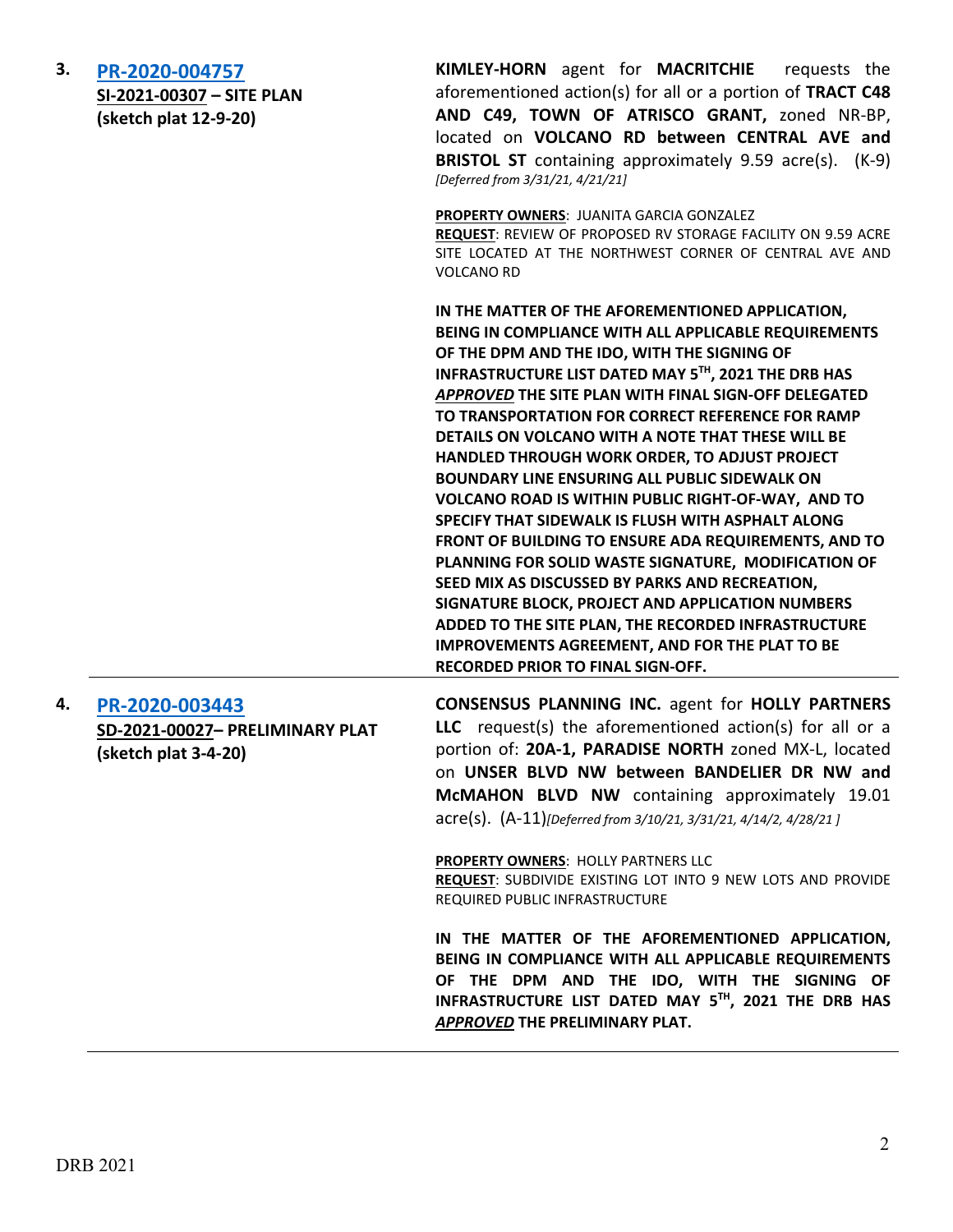| 5. | PR-2020-004820<br>(1003119)<br>SI-2020-001468 - SITE PLAN | <b>CONSENSUS PLANNING INC.</b> agent(s) for <b>MOUNTAIN</b><br><b>CLASSIC REAL ESTATE</b> request(s) the aforementioned<br>action(s) for all or a portion of: TRACT 4-B1, HOME<br>DEVELOPMENT ADDITION zoned MX-M located at 25<br>HOTEL CIRCLE NE between LOMAS BLVD and INTERSTATE<br>40, containing approximately 5.043 acre(s). (K-21) [Deferred]<br>from 1/13/21, 2/3/21, 2/24/21, 3/10/21, 3/31/21, 4/21/21]<br>PROPERTY OWNERS: AMERSTONE INVESTMENTS LLC<br>REQUEST: SITE PLAN FOR CONVERSION OF HOTEL TO MULTI-FAMILY<br>RESIDENTIAL USE                                   |
|----|-----------------------------------------------------------|-------------------------------------------------------------------------------------------------------------------------------------------------------------------------------------------------------------------------------------------------------------------------------------------------------------------------------------------------------------------------------------------------------------------------------------------------------------------------------------------------------------------------------------------------------------------------------------|
| 6. | PR-2019-002761<br>SI-2021-00255 - SITE PLAN AMENDMENT     | DEFERRED TO MAY 19TH, 2021.<br><b>CONSENSUS</b><br><b>PLANNING</b><br>INC.<br>agent<br>for <b>LEGACY</b><br>DEVELOPMENT & MANAGEMENT, LLC request(s) the<br>aforementioned action(s) for all or a portion of LOTS 8-A &<br>23-A BLOCK 26 TRACT A UNIT B, NORTH ALBUQUERQUE<br>ACRES zoned NR-BP and MX-L, located at 6501 EAGLE<br>ROCK AVE NE between SAN PEDRO DR NE and LOUISIANA<br>BLVD NE, containing approximately 5.6759 acre(s). (C-<br>18) {Deferred from 4/14/2, 4/21/21]                                                                                                |
|    |                                                           | PROPERTY OWNERS: LEGACY DEVELOPMENT & MANAGEMENT, LLC<br>REQUEST: MAJOR AMENDMENT TO REMOVE LOT 8-A FROM PRIOR SITE<br>PLAN APPROVAL<br>IN THE MATTER OF THE AFOREMENTIONED APPLICATION,<br>BEING IN COMPLIANCE WITH ALL APPLICABLE REQUIREMENTS<br>OF THE DPM AND THE IDO, THE DRB HAS APPROVED THE<br><b>AMENDED SITE PLAN.</b>                                                                                                                                                                                                                                                   |
| 7. | PR-2019-002761<br>SI-2021-00256 - SITE PLAN               | <b>CONSENSUS</b><br><b>PLANNING</b><br>INC.<br>agent<br>for<br><b>LEGACY</b><br>DEVELOPMENT & MANAGEMENT, LLC request(s) the<br>aforementioned action(s) for all or a portion of LOTS 8-A,<br>11 & 12, 26 TRACT A UNIT B, NORTH ALBUQUERQUE<br>ACRES zoned MX-L, located at 6700 & 6716 MODESTO AVE<br>NE between SAN PEDRO DR NE and LOUISIANA BLVD NE,<br>containing approximately 4.7885 acre(s). (C-18) {Deferred from<br>4/14/2, 4/21/211]<br>PROPERTY OWNERS: LEGACY DEVELOPMENT & MANAGEMENT, LLC<br>REQUEST: SITE PLAN FOR 120-UNIT MULTI-FAMILY RESIDENTIAL<br>DEVELOPMENT |
|    |                                                           | IN THE MATTER OF THE AFOREMENTIONED APPLICATION, BEING IN<br>COMPLIANCE WITH ALL APPLICABLE REQUIREMENTS OF THE DPM<br>AND THE IDO, THE DRB HAS APPROVED THE SITE PLAN WITH FINAL<br>SIGN-OFF DELEGATED TO HYDROLOGY FOR FINAL APPROVAL OF THE<br><b>GRADING AND DRAINAGE PLAN AND TO PLANNING FOR SOLID WASTE</b><br>SIGNATURE, THE RECORDED INFRASTRUCTURE IMPROVEMENTS<br>AGREEMENT AND FOR ASH TREE SPECIES MODIFICATION TO BE<br><b>CONSIDERED BY THE APPLICANT.</b>                                                                                                           |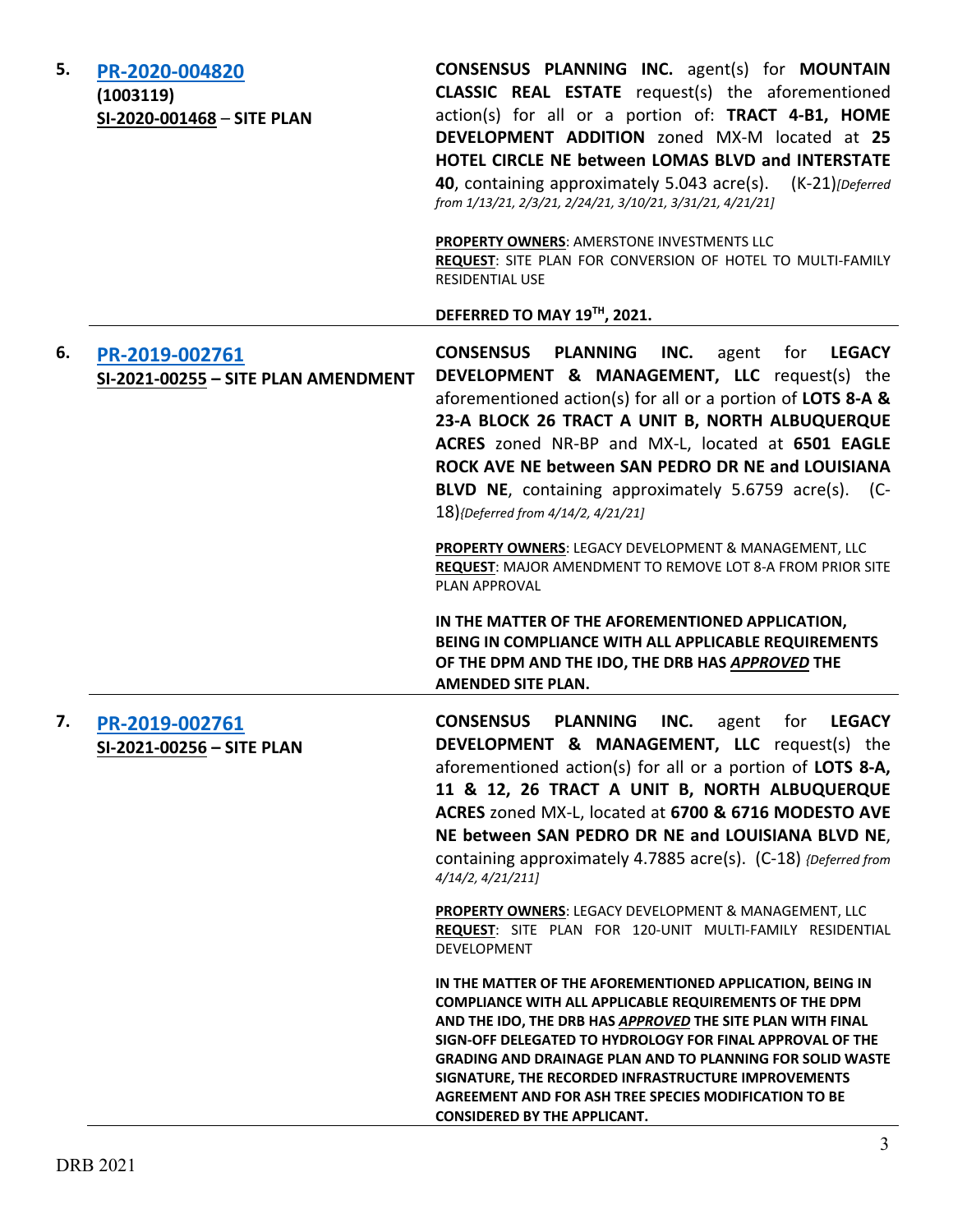| 8. | PR-2019-002761<br>SD-2021-00053 - PRELIMINARY/FINAL<br><b>PLAT</b><br>SD-2019-00056-VACATION OF PUBLIC<br><b>EASEMENT 15-foot gas line easement</b><br>SD-2019-00055 - VACATION OF PUBLIC<br><b>EASEMENT 20-foot public water line</b><br>SD-2021-00054 - VACATION OF PUBLIC<br><b>EASEMENT 5-foot PNM and MST&amp;T</b><br>easement. | CSI - CARTESIAN SURVEY'S INC. agent for FAIZEL KASSEM<br>C/O KASSAM LAND ACQUISITION 9 LLC request(s) the<br>aforementioned action(s) for all or a portion of 8-A, 11 & 12<br>BLOCK 26 NAA, TR. A, UNIT B zoned NR-BP, located on<br>MODESTO AVE between OBSIDIAN ST NE and SAN PEDRO<br>DR NE, containing approximately 4.7885<br>acre(s).<br>$(C-$<br>18)[Deferred from 3/31/21, 4/14/21 4/21/211]<br>PROPERTY OWNERS: FAIZEL KASSEM C/O KASSAM LAND ACQUISITION<br>9 LLC<br>REQUEST: SUBDIVIDE EXISTING 3 LOTS INTO 1 INDIVIDUAL LOT,<br>VACATE EASEMENTS, GRANT EASEMENTS AND DEDICATE RIGHT-OF-<br><b>WAY</b><br>IN THE MATTER OF THE AFOREMENTIONED APPLICATION,<br>BEING IN COMPLIANCE WITH ALL APPLICABLE REQUIREMENTS<br>OF THE DPM AND THE IDO, THE DRB HAS APPROVED THE<br>PRELIMINARY/FINAL PLAT WITH FINAL SIGN OFF DELEGATED<br>TO THE WATER AUTHORITY FOR OFF-SITE EASEMENT AND<br>SUBSEQUENT RECORDING OF THE EASEMENT, AND FOR THE<br>DOCUMENT NUMBERS TO BE ADDED TO THE PLAT, AND TO<br>PLANNING FOR THE APPROVED GRADING AND DRAINAGE PLAN<br>ON BEHALF OF HYDROLOGY, AND FOR THE AGIS DXF FILE. |
|----|---------------------------------------------------------------------------------------------------------------------------------------------------------------------------------------------------------------------------------------------------------------------------------------------------------------------------------------|----------------------------------------------------------------------------------------------------------------------------------------------------------------------------------------------------------------------------------------------------------------------------------------------------------------------------------------------------------------------------------------------------------------------------------------------------------------------------------------------------------------------------------------------------------------------------------------------------------------------------------------------------------------------------------------------------------------------------------------------------------------------------------------------------------------------------------------------------------------------------------------------------------------------------------------------------------------------------------------------------------------------------------------------------------------------------------------------------------------------|
| 9. | PR-2020-004138<br>SD-2021-00076 - PRELIINARY/FINAL<br><b>PLAT</b>                                                                                                                                                                                                                                                                     | HUITT-ZOLLARS, INC. SCOTT EDDINGS agent(s) for MDS<br>DEVELOPMENT, LLC request(s) the aforementioned<br>action(s) for all or a portion of: TRACT A-1-A-5 & TRACT A-<br>4, MESA DEL SOL INNOVATION PARK zoned PC, located on<br>BOBBY FOSTER, containing approximately 33.3 acre(s). (R-<br>15){Deferred from 4/21/21]<br><b>PROPERTY OWNERS: MDS INVESTMENTS</b><br>REQUEST: FINAL PLAT CTREATING FOUR LOTS FROM TWO                                                                                                                                                                                                                                                                                                                                                                                                                                                                                                                                                                                                                                                                                                 |
|    |                                                                                                                                                                                                                                                                                                                                       | IN THE MATTER OF THE AFOREMENTIONED APPLICATION,<br>BEING IN COMPLIANCE WITH ALL APPLICABLE REQUIREMENTS<br>OF THE DPM AND THE IDO, WITH THE SIGNING OF THE<br>INFRASTRUCTURE LIST DATED MAY 5TH, 2021 THE DRB HAS<br>APPROVED THE PRELIMINARY/FINAL PLAT WITH FINAL SIGN                                                                                                                                                                                                                                                                                                                                                                                                                                                                                                                                                                                                                                                                                                                                                                                                                                            |

*APPROVED* **THE PRELIMINARY/FINAL PLAT WITH FINAL SIGN OFF DELEGATED TO PLANNING FOR UTILITY COMPANIES SIGNATURES, AMAFCA SIGNATURE, AGIS DXF FILE AND FOR THE RECORDED INFRASTRUCTURE IMPROVEMENTS AGREEMENT.**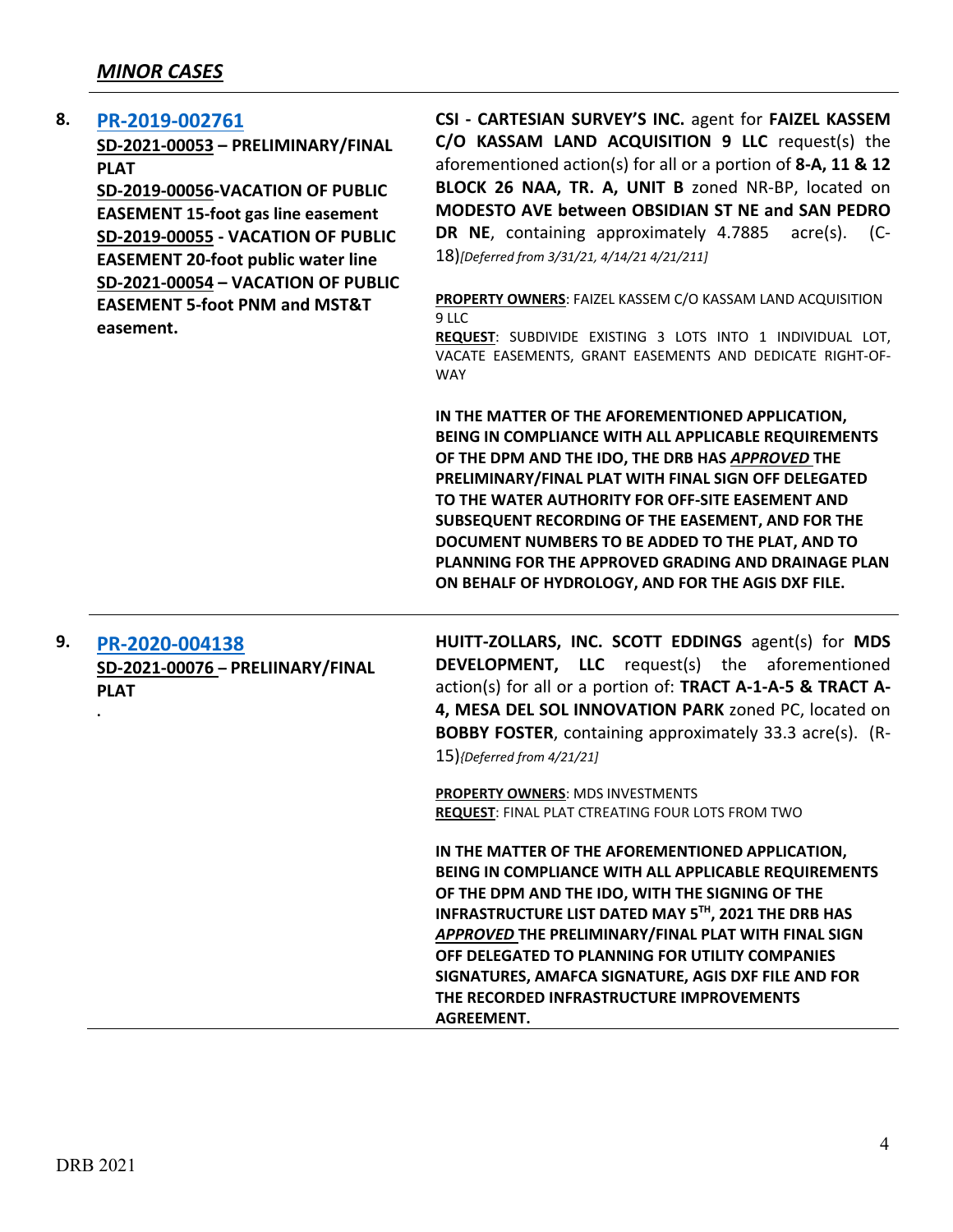| 10 | PR-2021-005296<br>SD-2021-00058 - PRELIMINARY/FINAL<br><b>PLAT</b>                                                                                                                         | <b>ISAACSON &amp; ARFMAN, INC.</b> agent(s) for <b>STORAGE</b><br><b>ENTERPRISES</b> request(s) the aforementioned action(s) for<br>all or a portion of: TRACT 1-A1, MUELLER INDUSTRIAL,<br>TRACT C4, LANDS OF MENAUL SCHOOL, INC., zoned<br>NR-GM, located at 720 CANDELARIA RD NE between<br>CANDELARIA RD NE and MENAUL BLVD NE, containing<br>approximately 7.8883 acre(s). (H-15) (Deferred from 4/7/21,<br>4/21/21 |
|----|--------------------------------------------------------------------------------------------------------------------------------------------------------------------------------------------|--------------------------------------------------------------------------------------------------------------------------------------------------------------------------------------------------------------------------------------------------------------------------------------------------------------------------------------------------------------------------------------------------------------------------|
|    |                                                                                                                                                                                            | PROPERTY OWNERS: STORAGE ENTERPRISES LLC & RJ<br><b>ENTERPRISEINVESTMENTS LLC</b><br><b>REQUEST: SUBDIVISION OF LAND</b>                                                                                                                                                                                                                                                                                                 |
|    |                                                                                                                                                                                            | IN THE MATTER OF THE AFOREMENTIONED APPLICATION,<br>BEING IN COMPLIANCE WITH ALL APPLICABLE REQUIREMENTS<br>OF THE DPM AND THE IDO, THE DRB HAS APPROVED THE<br>PRELIMINARY/FINAL PLAT. FINAL SIGN OFF IS DELEGATED TO<br>PLANNING FOR THE PROJECT NUMBER TO BE ADDED TO THE<br>PLAT, AMAFCA SIGNATURE AND FOR THE AGIS DXF FILE.                                                                                        |
|    | 11. PR-2021-005079<br>SD-2021-00084 - PRELIMINARY/FINAL<br><b>PLAT</b><br>VA-2021-00108 - SIDEWALK WIDTH<br><b>WAIVER Amherst</b><br>VA-2021-00111 - SIDEWALK WIDTH<br><b>WAIVER Hyder</b> | ARCH + PLAN LAND USE CONSULTANTS agent(s) for REID<br><b>FAMILY RVT</b> request(s) the aforementioned action(s) for all<br>or a portion of: LOTS 9 THRU 12, BLOCK 17, MONTEREY<br>HILLS ADDITION, zoned R1-D, located at 3335 HYDER SE,<br>containing approximately 0.9626 acre(s). (L-16)<br><b>PROPERTY OWNERS: REID FAMILY RVT</b>                                                                                    |
|    |                                                                                                                                                                                            | REQUEST: LOT CONSOLIDATION OF 4 LOTS INTO 1 LOT AND WAIVER OF<br>1.5 FOOT TO REQUIRED MINIMUM OF 5' SIDEWALK WIDTH ON<br><b>AMHERST DRIVE</b>                                                                                                                                                                                                                                                                            |
|    |                                                                                                                                                                                            | IN THE MATTER OF THE AFOREMENTIONED APPLICATION,<br>BEING IN COMPLIANCE WITH ALL APPLICABLE REQUIREMENTS<br>OF THE DPM AND THE IDO, THE DRB HAS APPROVED THE<br>SIDEWALK WAIVERS AND THE PRELIMINARY/FINAL PLAT WITH<br>FINAL SIGN OFF DELEGATED TO PLANNING FOR THE APPLICA-<br>TION NUMBER TO BE ADDED TO THE PLAT, TO REFERENCE THE                                                                                   |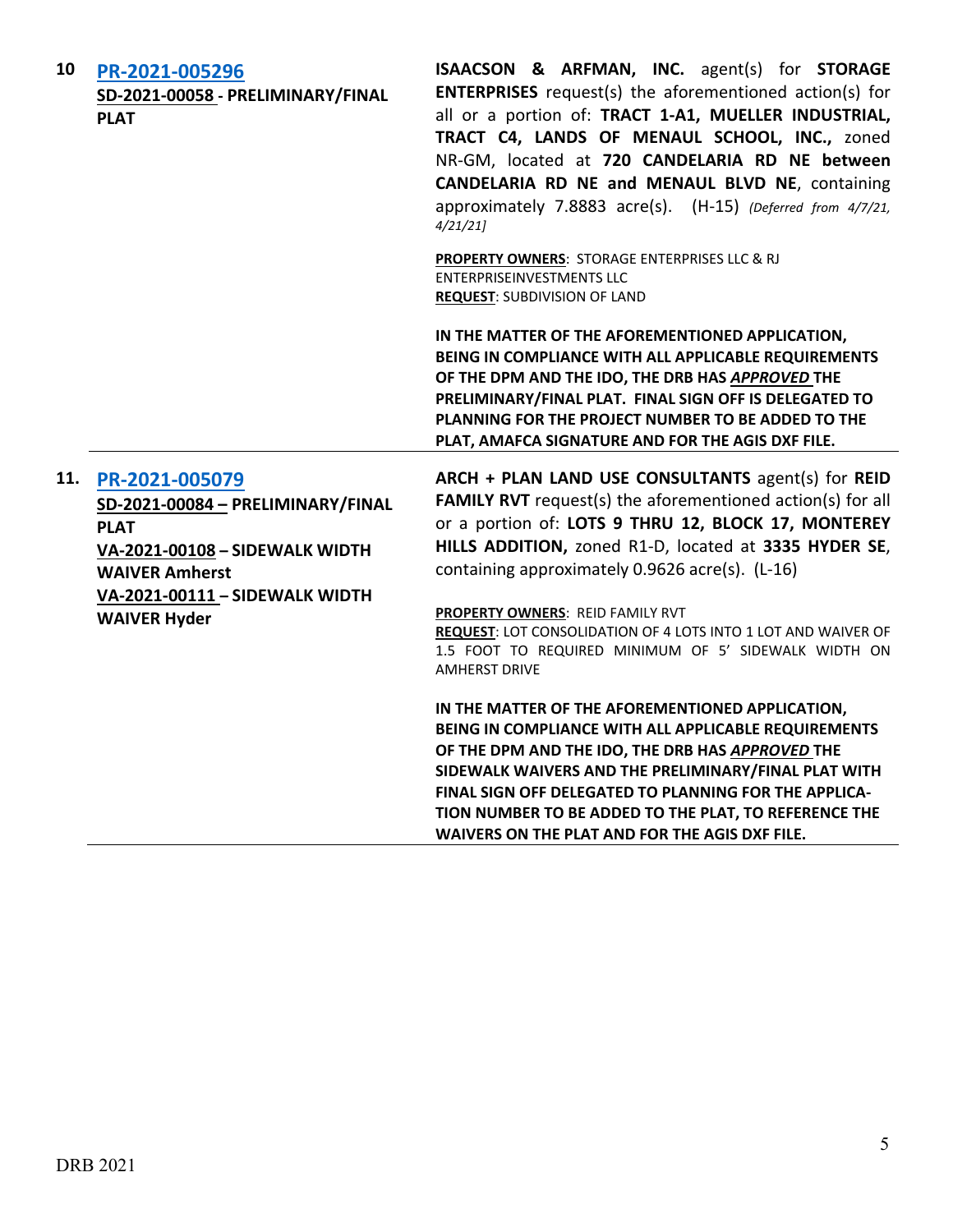| 12. | PR-2018-001842<br>SD-2021-00085 - FINAL PLAT  | ARCH + PLAN LAND USE CONSULTANTS agent(s) for<br><b>INVESTMENTS</b><br>request(s)<br><b>CLEARBROOK</b><br>the<br>aforementioned action(s) for all or a portion of: TRACT 4-A,<br>HORIZON VILLAGE, zoned R-ML, located on HORIZON<br>BLVD between ALAMEDA BLVD and BALLOON MUSEUM<br>DR, containing approximately 2.92 acre(s). (C-17)                                                                                                                                                                               |
|-----|-----------------------------------------------|---------------------------------------------------------------------------------------------------------------------------------------------------------------------------------------------------------------------------------------------------------------------------------------------------------------------------------------------------------------------------------------------------------------------------------------------------------------------------------------------------------------------|
|     |                                               | PROPERTY OWNERS: CLEARBROOK INVESTMENTS<br>REQUEST: CREATE 30 LOTS FROM ONE EXISTING TRACT                                                                                                                                                                                                                                                                                                                                                                                                                          |
|     |                                               | IN THE MATTER OF THE AFOREMENTIONED APPLICATION,<br>BEING IN COMPLIANCE WITH ALL APPLICABLE REQUIREMENTS<br>OF THE DPM AND THE IDO, THE DRB HAS APPROVED THE FINAL<br>PLAT. FINAL SIGN-OFF IS DELEGATED TO PLANNING FOR THE<br>AGIS DXF FILE AND FOR THE RECORDED INFRASTRUCTURE<br><b>IMPROVEMENTS AGREEMENT.</b>                                                                                                                                                                                                  |
|     | <b>SKETCH PLAT</b>                            |                                                                                                                                                                                                                                                                                                                                                                                                                                                                                                                     |
| 13. | PR-2021-004967<br>PS-2021-00055 - SKETCH PLAT | ARCH + PLAN LAND USE CONSULTANTS agent(s) for<br><b>LAURIE</b><br><b>GRADY</b><br>request(s)<br><b>JOSEPH</b><br><b>AND</b><br>the<br>aforementioned action(s) for all or a portion of: LOTS A-2-A<br>& LOT A1-A1, zoned R-A, located at 3815 PEDRONCELLI<br>NW between RIO GRANDE BLVD and ELFEGO RD,<br>containing approximately 1.2324 acre(s). (F-13)<br>PROPERTY OWNERS: JOSEPH AND LAURIE GRADY<br>REQUEST: CREATE 4 LOTS FROM 2 EXISTING LOTS<br>THE SKETCH PLAT WAS REVIEWED AND COMMENTS WERE<br>PROVIDED. |
| 14. | PR-2021-005390<br>PS-2021-00053 - SKETCH PLAT | CSI - CARTESIAN SURVEY'S INC. agent(s) for GREATER<br>ALBUQUERQUE HOUSING PARTNERSHIP request(s) the<br>aforementioned action(s) for all or a portion of: LOTS 1<br>THRU 22 BLOCK 34, VALLEY VIEW ADDITION zoned MX-M,<br>located at 5000 CENTRAL AVE SE between JACKSON ST SE<br>and MANZANO ST SE, containing approximately 1.5900<br>acre(s). (K-17)                                                                                                                                                             |
|     |                                               | PROPERTY OWNERS: VICTOR AND FRANCISCA MARTINEZ<br>REQUEST: REVIEW FOR LOT LINE ELIMINATION TO CREATE ONE NEW<br>LOT FROM 22 EXISTING LOTS                                                                                                                                                                                                                                                                                                                                                                           |
|     |                                               | THE SKETCH PLAT WAS REVIEWED AND COMMENTS WERE<br>PROVIDED.                                                                                                                                                                                                                                                                                                                                                                                                                                                         |